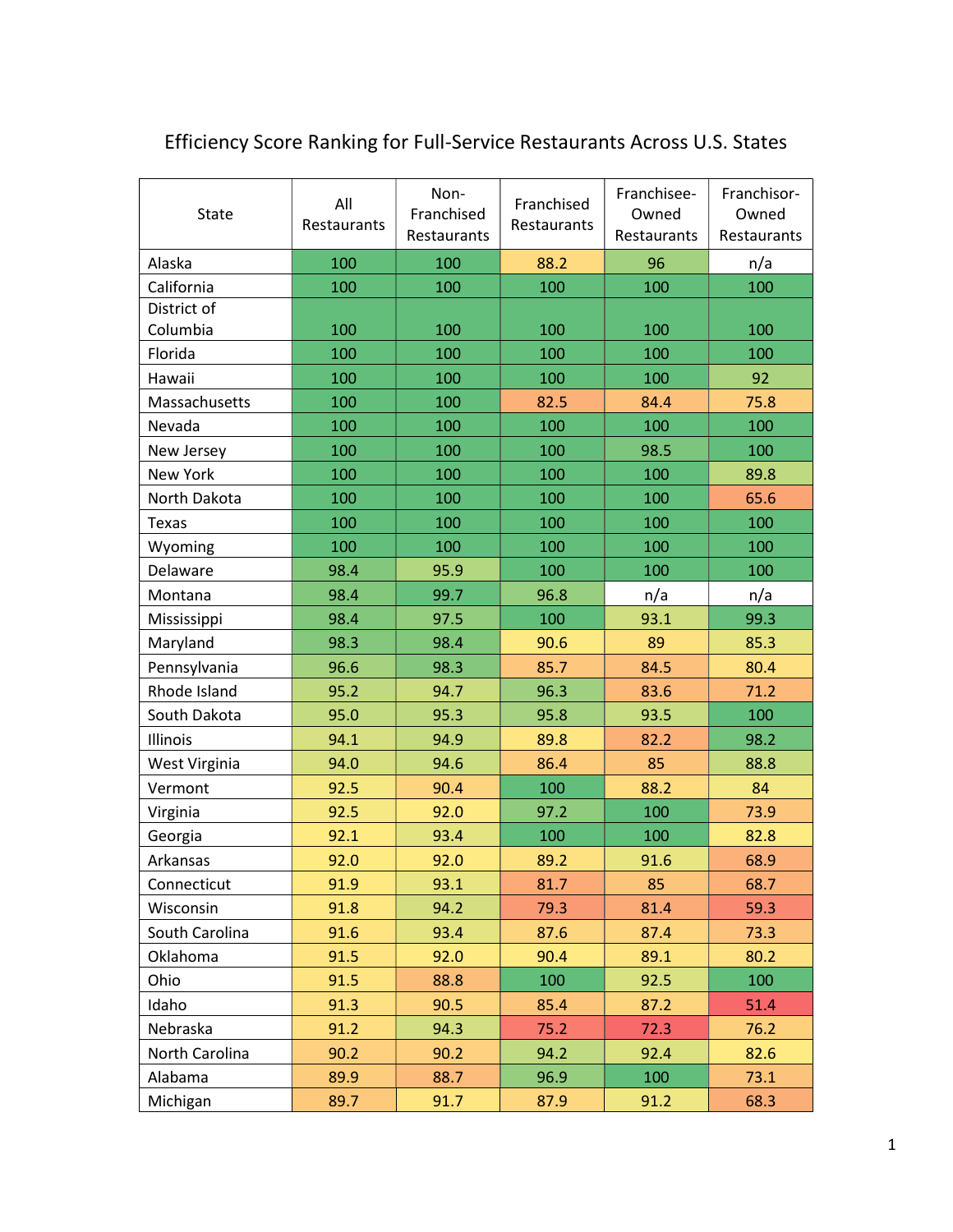| Louisiana                 | 89.4 | 89.0 | 88.9 | 85.7 | 91.3 |
|---------------------------|------|------|------|------|------|
| Kentucky                  | 89.2 | 89.9 | 93   | 92   | 92.7 |
| Kansas                    | 88.6 | 89.4 | 89.6 | 94.1 | 69.4 |
| lowa                      | 88.4 | 90.3 | 84.6 | 88.2 | 63.8 |
| Indiana                   | 88.2 | 86.7 | 100  | 100  | 100  |
| Oregon                    | 86.8 | 87.6 | 82.2 | 77.4 | 100  |
| Minnesota                 | 86.5 | 87.0 | 86.1 | 82   | 85.9 |
| Tennessee                 | 86.4 | 85.7 | 91.7 | 94.1 | 83.6 |
| Missouri                  | 85.8 | 86.9 | 88.7 | 86.8 | 77.8 |
| Maine                     | 85.6 | 86.1 | 72.5 | 75.3 | 58   |
| <b>New Mexico</b>         | 85.0 | 85.7 | 78   | 77.6 | 73.3 |
| Colorado                  | 84.9 | 84.7 | 83.2 | 81.7 | 74.9 |
| Utah                      | 84.9 | 85.5 | 75.2 | 76.7 | 67.5 |
| Arizona                   | 83.8 | 83.6 | 84   | 83.7 | 72.5 |
| New Hampshire             | 83.6 | 83.7 | 72.9 | 75.2 | 71.9 |
| Washington                | 82.8 | 82.7 | 82.8 | 82.1 | 78.5 |
| Average                   | 92.7 | 92.9 | 90.8 | 90.0 | 82.7 |
| <b>Standard Deviation</b> | 5.6  | 5.6  | 8.4  | 8.3  | 13.8 |
| Maximum                   | 100  | 100  | 100  | 100  | 100  |
| Minimum                   | 82.8 | 82.7 | 72.5 | 72.3 | 51.4 |
| Average Inefficient       | 90.5 | 90.7 | 86.6 | 86.1 | 77.0 |

Source: Hotel Investment Strategies, LLC based on an analysis of U.S. Census Bureau Data (2012 Economic Census for Accommodation and Food Services NAICS Sector 72)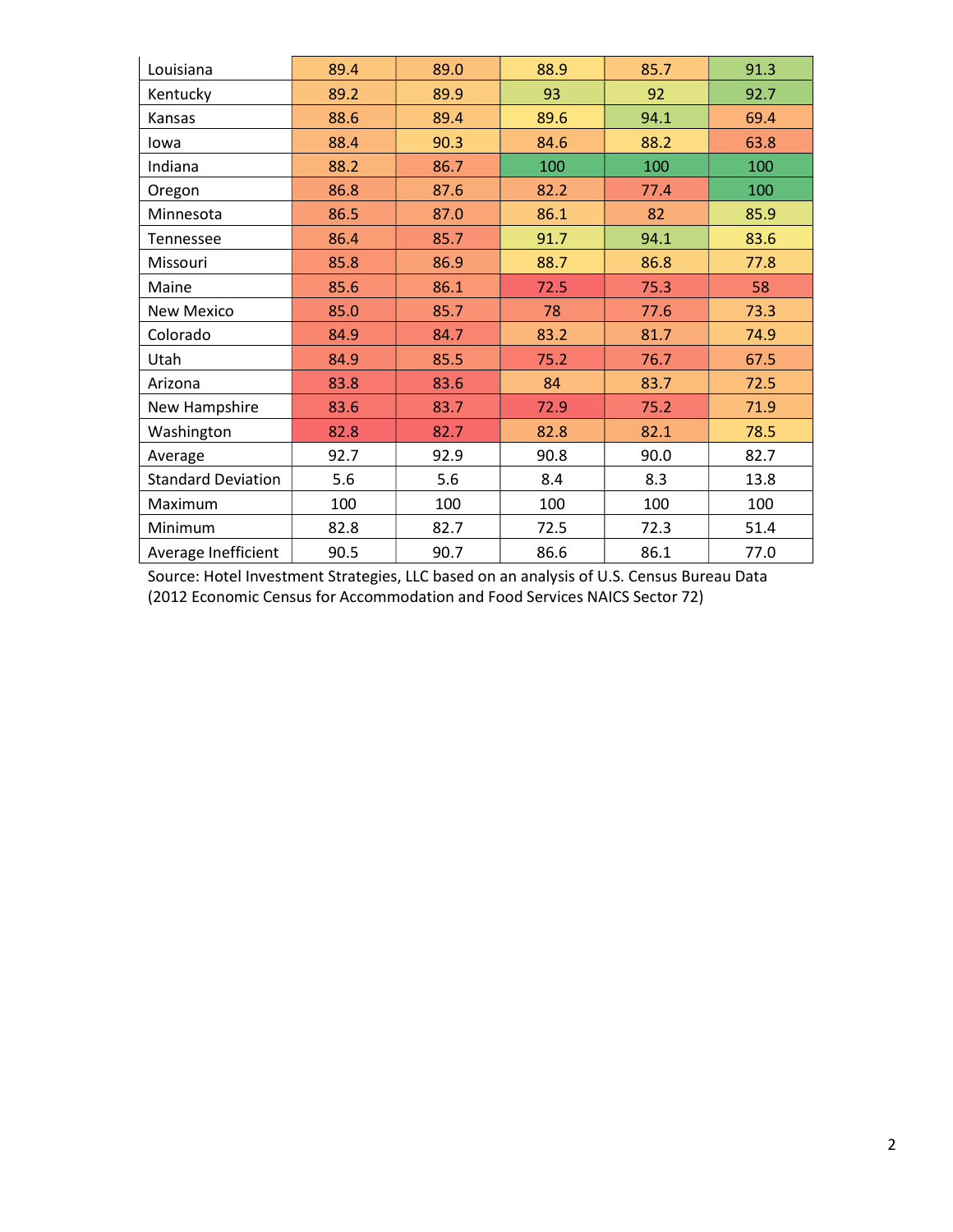## Efficiency Score Ranking for Limited-Service Restaurants Across U.S. States

| State           | All<br>Restaurants | Non-<br>Franchised<br>Restaurants | Franchised<br>Restaurants | Franchisee-<br>Owned<br>Restaurants | Franchisor-<br>Owned<br>Restaurants |
|-----------------|--------------------|-----------------------------------|---------------------------|-------------------------------------|-------------------------------------|
| Alaska          | 100                | 97.5                              | 100                       | 100                                 | n/a                                 |
| California      | 100                | 100                               | 100                       | 100                                 | 100                                 |
| District of     |                    |                                   |                           |                                     |                                     |
| Columbia        | 100                | 100                               | 92.5                      | 91.4                                | 100                                 |
| Florida         | 100                | 99.8                              | 100                       | 100                                 | 100                                 |
| Hawaii          | 100                | 100                               | 100                       | 100                                 | 100                                 |
| New Jersey      | 100                | 98.7                              | 100                       | 100                                 | 88.9                                |
| North Dakota    | 100                | 100                               | 92.8                      | 100                                 | 100                                 |
| <b>Texas</b>    | 100                | 100                               | 100                       | 100                                 | 100                                 |
| Wyoming         | 100                | 100                               | 100                       | 100                                 | 100                                 |
| Vermont         | 100                | 100                               | 100                       | 100                                 | 100                                 |
| Georgia         | 100                | 89.3                              | 100                       | 100                                 | 100                                 |
| <b>New York</b> | 99.8               | 100                               | 98.3                      | 96.8                                | 100                                 |
| Maryland        | 98.8               | 100                               | 93.4                      | 93.2                                | 92.9                                |
| North Carolina  | 97.2               | 98.0                              | 94.8                      | 95.5                                | 91.5                                |
| Ohio            | 96.9               | 90.7                              | 97.2                      | 98.5                                | 99.9                                |
| Virginia        | 96.5               | 96.6                              | 93.9                      | 93.9                                | 94.1                                |
| Alabama         | 95.6               | 97.6                              | 94.5                      | 96.8                                | 88.4                                |
| Pennsylvania    | 95.5               | 100                               | 92.9                      | 91.7                                | 93.6                                |
| Tennessee       | 95.5               | 84.6                              | 100                       | 100                                 | 94.8                                |
| Illinois        | 95.3               | 97.8                              | 92.2                      | 92.3                                | 89.8                                |
| South Carolina  | 95.1               | 96.5                              | 94.7                      | 97.3                                | 88.9                                |
| Arizona         | 93.9               | 100                               | n/a                       | 94.0                                | 93.5                                |
| Louisiana       | 93.5               | 98.1                              | 89.6                      | 100                                 | 86.3                                |
| Delaware        | 93.3               | 100                               | 89.0                      | 90.3                                | 81.0                                |
| Connecticut     | 92.9               | 90.2                              | 92.1                      | 89.1                                | 100                                 |
| Arkansas        | 92.9               | 85.7                              | 95.1                      | 100                                 | 92.4                                |
| Nevada          | 92.7               | 96.7                              | 92.6                      | 93.7                                | 88.8                                |
| Michigan        | 92.4               | 88.8                              | 92.9                      | 92.3                                | 94.5                                |
| Mississippi     | 91.9               | 96.0                              | 91.0                      | 94.3                                | 82.4                                |
| Colorado        | 91.8               | 91.1                              | 91.9                      | 92.8                                | 85.6                                |
| Kentucky        | 91.8               | 90.6                              | 100                       | 94.8                                | 89.9                                |
| Indiana         | 91.7               | 84.5                              | 92.5                      | 91.5                                | 96.8                                |
| Massachusetts   | 91.6               | 90.8                              | 93.4                      | 93.1                                | 92.1                                |
| Kansas          | 91.3               | 98.6                              | 90.0                      | 92.0                                | 79.2                                |
| Wisconsin       | 90.3               | 85.4                              | 91.2                      | 91.5                                | 90.0                                |
| New Mexico      | 90.0               | 85.4                              | 88.6                      | 92.4                                | 82.8                                |